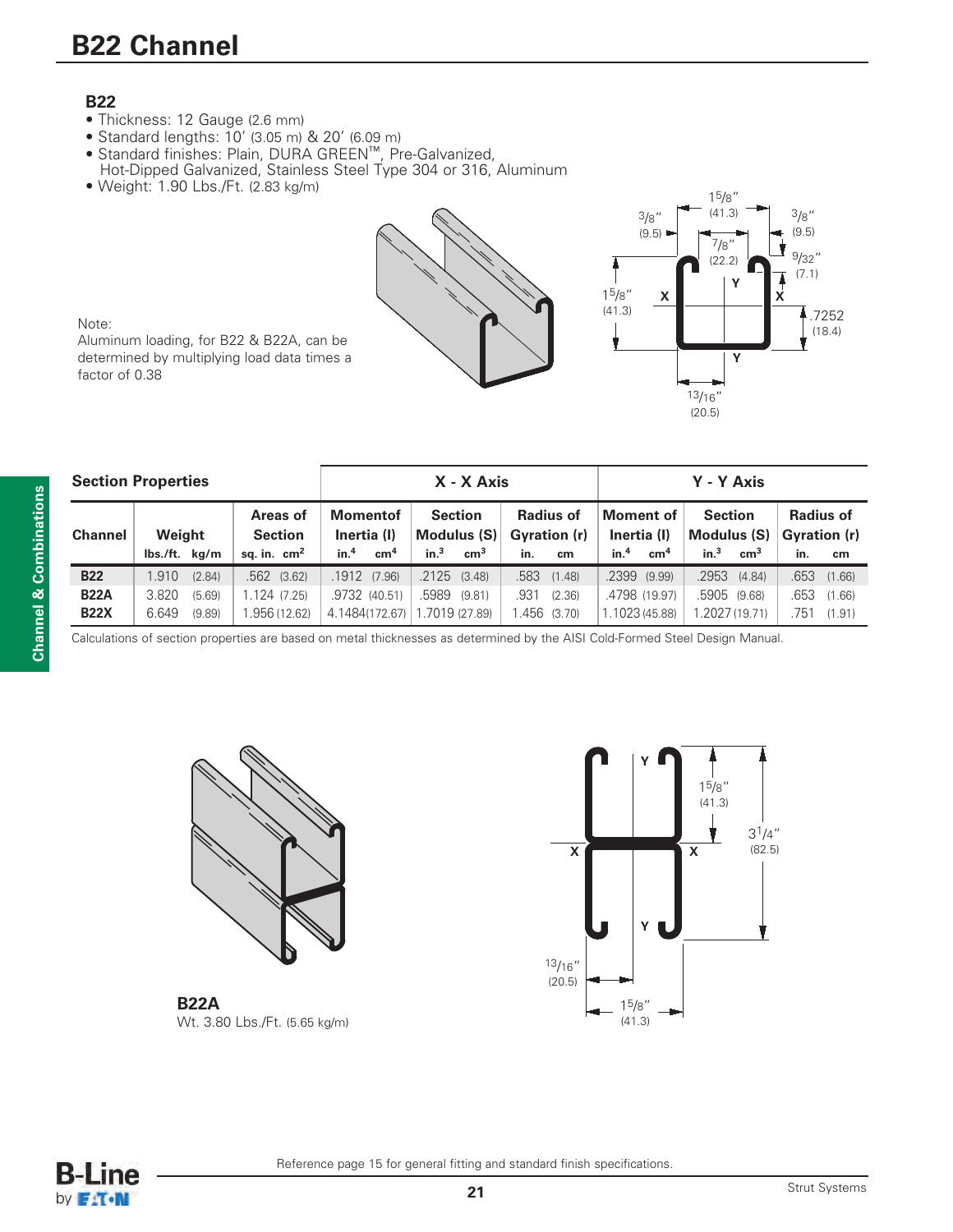## **B22 Combinations**



Reference page 15 for general fitting and standard finish specifications.

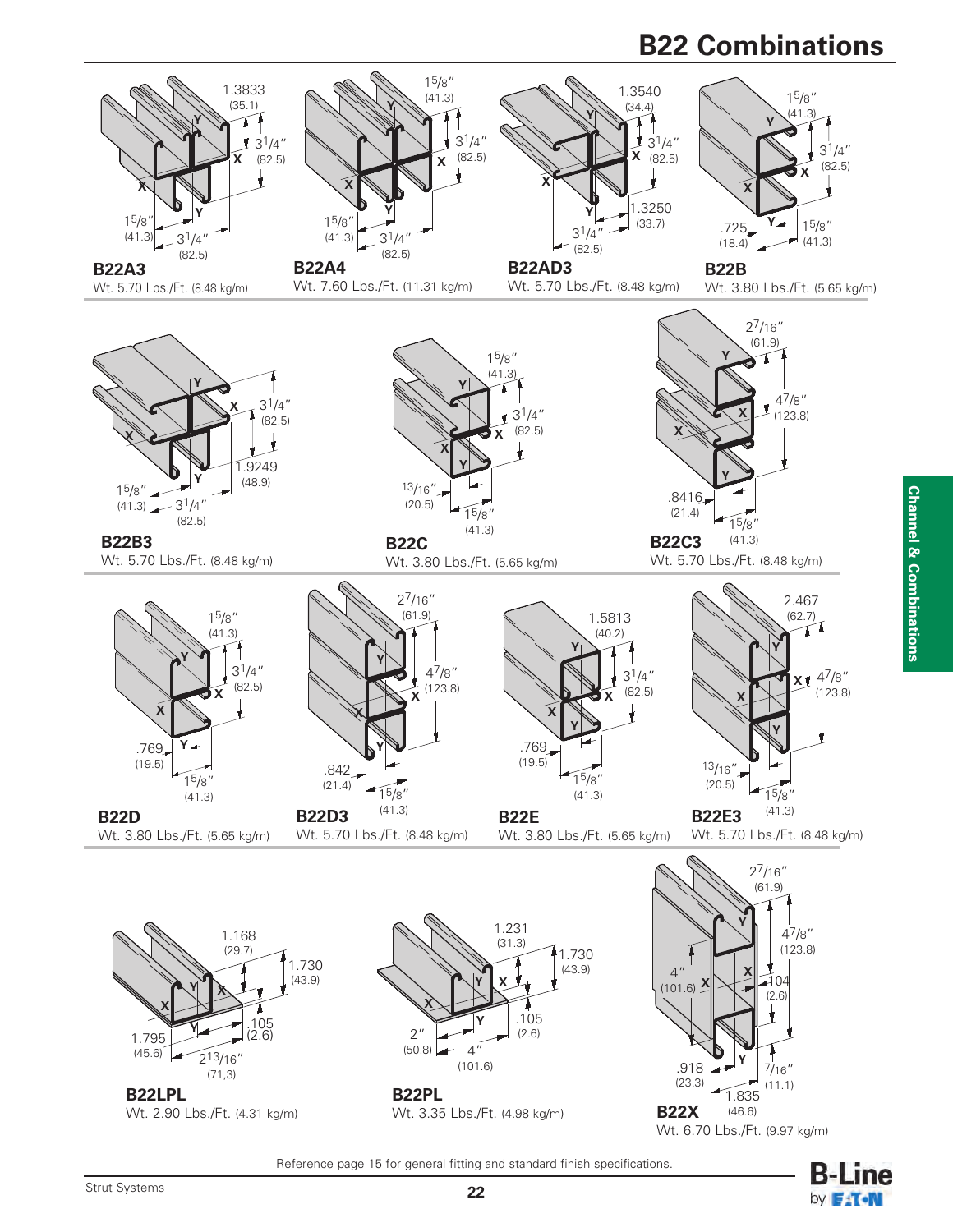### **Beam Loading**

|     |                  |                            |               |                   |                                    |                   | Uniform Load @ Deflection =            |                   |                |                   |  |
|-----|------------------|----------------------------|---------------|-------------------|------------------------------------|-------------------|----------------------------------------|-------------------|----------------|-------------------|--|
|     | <b>Beam Span</b> | <b>Channel</b>             |               |                   | <b>Uniform Load and Deflection</b> |                   | <b>1/240 Span</b><br><b>1/360 Span</b> |                   |                |                   |  |
| In. | mm               | <b>Style</b>               | Lbs.          | kN                | In.                                | mm                | Lbs.                                   | kN                | Lbs.           | kN                |  |
|     |                  | <b>B22</b>                 | 2610          | (11.61)           | .014                               | (.35)             | 2610                                   | (11.61)           | 2610           | (11.61)           |  |
| 12  | (305)            | <b>B22A</b>                | 2610*         | (11.61)           | .002                               | (.05)             | 2610*                                  | (11.61)           | 2610*          | (11.61)           |  |
|     |                  | <b>B22X</b>                | 5790*         | (25.75)           | .001                               | (.02)             | 5790*                                  | (25.75)           | 5790*          | (25.75)           |  |
|     |                  | <b>B22</b>                 | 2269          | (10.09)           | .031                               | (.79)             | 2269                                   | (10.09)           | 2269           | (10.09)           |  |
| 18  | (457)            | <b>B22A</b>                | 2610*         | (11.61)           | .007                               | (.18)             | 2610*                                  | (11.61)           | 2610*          | (11.61)           |  |
|     |                  | <b>B22X</b>                | 5790*         | (25.75)           | .003                               | (.07)             | 5790*                                  | (25.75)           | 5790*          | (25.75)           |  |
| 24  | (609)            | <b>B22</b><br><b>B22A</b>  | 1702<br>2610* | (7.57)<br>(11.61) | .056<br>.017                       | (1.42)<br>(.43)   | 1702<br>2610*                          | (7.57)<br>(11.61) | 1702<br>2610*  | (7.57)<br>(11.61) |  |
|     |                  | <b>B22X</b>                | 5790*         | (25.75)           | .008                               | (.20)             | 5790*                                  | (25.75)           | 5790*          | (25.75)           |  |
|     |                  | <b>B22</b>                 | 1361          | (6.05)            | .087                               | (2.21)            | 1361                                   | (6.05)            | 1294           | (5.75)            |  |
| 30  | (762)            | <b>B22A</b>                | 2610*         | (11.61)           | .033                               | (.84)             | 2610*                                  | (11.61)           | 2610*          | (11.61)           |  |
|     |                  | <b>B22X</b>                | 5790*         | (25.75)           | .017                               | (.73)             | 5790*                                  | (25.75)           | 5790*          | (25.75)           |  |
|     |                  | <b>B22</b>                 | 1135          | (5.05)            | .126                               | (3.20)            | 1135                                   | (5.05)            | 899            | (4.00)            |  |
| 36  | (914)            | <b>B22A</b>                | 2610*         | (11.61)           | .057                               | (1.45)            | 2610*                                  | (11.61)           | 2610*          | (11.61)           |  |
|     |                  | <b>B22X</b>                | 5790*         | (25.75)           | .029                               | (.73)             | 5790*                                  | (25.75)           | 5790*          | (25.75)           |  |
|     |                  | <b>B22</b>                 | 972           | (4.32)            | .172                               | (4.37)            | 972                                    | (4.32)            | 660            | (2.93)            |  |
| 42  | (1067)           | <b>B22A</b><br><b>B22X</b> | 2610*         | (11.61)           | .091                               | (2.31)            | 2610*                                  | (11.61)           | 2610*<br>5790* | (11.61)           |  |
|     |                  | <b>B22</b>                 | 5790*<br>851  | (25.75)<br>(3.78) | .046<br>.224                       | (1.17)<br>(5.69)  | 5790*<br>758                           | (25.75)<br>(3.37) | 505            | (25.75)<br>(2.24) |  |
| 48  | (1219)           | <b>B22A</b>                | 2405          | (10.70)           | .125                               | (3.17)            | 2405                                   | (10.70)           | 2405           | (10.70)           |  |
|     |                  | <b>B22X</b>                | 5790*         | (25.75)           | .068                               | (1.73)            | 5790*                                  | (25.75)           | 5790*          | (25.75)           |  |
|     |                  | <b>B22</b>                 | 756           | (3.36)            | .284                               | (7.21)            | 599                                    | (2.66)            | 399            | (1.77)            |  |
| 54  | (1371)           | <b>B22A</b>                | 2138          | (9.51)            | .158                               | (4.01)            | 2138                                   | (9.51)            | 2024           | (9.00)            |  |
|     |                  | <b>B22X</b>                | 5790*         | (25.75)           | .097                               | (2.46)            | 5790*                                  | (25.75)           | 5790*          | (25.75)           |  |
|     |                  | <b>B22</b>                 | 681           | (3.03)            | .351                               | (8.91)            | 485                                    | (2.16)            | 323            | (1.44)            |  |
| 60  | (1524)           | <b>B22A</b>                | 1924          | (8.56)            | .195                               | (4.95)            | 1924                                   | (8.56)            | 1640           | (7.29)            |  |
|     |                  | <b>B22X</b>                | 5645          | (25.11)           | .130                               | (3.30)            | 5645                                   | (25.11)           | 5645           | (25.11)           |  |
| 66  | (1676)           | <b>B22</b><br><b>B22A</b>  | 619<br>1749   | (2.75)<br>(7.78)  | .424<br>.236                       | (10.77)<br>(5.99) | 401<br>1749                            | (1.78)<br>(7.78)  | 267<br>1355    | (1.19)<br>(6.03)  |  |
|     |                  | <b>B22X</b>                | 5132          | (22.83)           | .158                               | (4.01)            | 5132                                   | (22.83)           | 5132           | (22.83)           |  |
|     |                  | <b>B22</b>                 | 567           | (2.52)            | .505                               | (12.83)           | 337                                    | (1.50)            | 225            | (1.00)            |  |
| 72  | (1829)           | <b>B22A</b>                | 1603          | (7.13)            | .281                               | (7.14)            | 1603                                   | (7.13)            | 1139           | (5.06)            |  |
|     |                  | <b>B22X</b>                | 4704          | (20.92)           | .188                               | (4.77)            | 4704                                   | (20.92)           | 4704           | (20.92)           |  |
|     |                  | <b>B22</b>                 | 524           | (2.33)            | .593                               | (15.06)           | 287                                    | (1.27)            | 191            | (0.85)            |  |
| 78  | (1981)           | <b>B22A</b>                | 1480          | (6.58)            | .330                               | (8.38)            | 1455                                   | (6.47)            | 970            | (4.31)            |  |
|     |                  | <b>B22X</b>                | 4342          | (19.31)           | .220                               | (5.59)            | 4342                                   | (19.31)           | 4270           | (18.99)           |  |
| 84  | (2133)           | <b>B22</b><br><b>B22A</b>  | 486<br>1374   | (2.16)<br>(6.11)  | .687<br>.383                       | (17.45)<br>(9.73) | 248<br>1255                            | (1.10)<br>(5.58)  | 165<br>837     | (0.73)<br>(3.72)  |  |
|     |                  | <b>B22X</b>                | 4032          | (17.93)           | .255                               | (6.48)            | 4032                                   | (17.93)           | 3682           | (16.38)           |  |
|     |                  | <b>B22</b>                 | 454           | (2.02)            | .789                               | (20.04)           | 216                                    | (0.96)            | 144            | (0.64)            |  |
| 90  | (2286)           | <b>B22A</b>                | 1283          | (5.71)            | .440                               | (11.17)           | 1093                                   | (4.86)            | 729            | (3.24)            |  |
|     |                  | <b>B22X</b>                | 3763          | (16.74)           | .293                               | (7.44)            | 3763                                   | (16.74)           | 3207           | (14.26)           |  |
|     |                  | <b>B22</b>                 | 425           | (1.89)            | .898                               | (22.81)           | 190                                    | (0.84)            | 126            | (0.56)            |  |
| 96  | (2438)           | <b>B22A</b>                | 1202          | (5.35)            | .500                               | (12.70)           | 961                                    | (4.27)            | 640            | (2.85)            |  |
|     |                  | <b>B22X</b>                | 3528          | (15.69)           | .334                               | (8.48)            | 3528                                   | (15.69)           | 2819           | (12.54)           |  |
|     | 102 (2591)       | <b>B22</b><br><b>B22A</b>  | 400           | (1.78)            | 1.013                              | (25.73)           | 168                                    | (0.75)            | 112            | (0.50)            |  |
|     |                  | <b>B22X</b>                | 1132<br>3320  | (5.03)<br>(14.77) | .565<br>.377                       | (14.35)           | 851<br>3320                            | (3.78)            | 567<br>2497    | (2.52)            |  |
|     |                  | <b>B22</b>                 | 378           | (1.68)            | 1.136                              | (9.57)<br>(28.85) | 150                                    | (14.77)<br>(0.67) | 100            | (11.11)<br>(0.44) |  |
|     | 108 (2743)       | <b>B22A</b>                | 1069          | (4.75)            | .633                               | (16.08)           | 759                                    | (3.37)            | 506            | (2.25)            |  |
|     |                  | <b>B22X</b>                | 3136          | (13.95)           | .422                               | (10.72)           | 3136                                   | (13.95)           | 2227           | (9.90)            |  |
|     |                  | <b>B22</b>                 | 358           | (1.59)            | 1.266                              | (32.15)           | 134                                    | (0.59)            | 90             | (0.40)            |  |
|     | 114 (2895)       | <b>B22A</b>                | 1013          | (4.50)            | .706                               | (17.93)           | 681                                    | (3.03)            | 454            | (2,02)            |  |
|     |                  | <b>B22X</b>                | 2971          | (13.21)           | .471                               | (11.96)           | 2971                                   | (13.21)           | 1999           | (8, 89)           |  |
|     |                  | <b>B22</b>                 | 340           | (1.51)            | 1.403                              | (35.63)           | 121                                    | (0.54)            | 81             | (0.36)            |  |
|     | 120 (3048)       | <b>B22A</b><br><b>B22X</b> | 962<br>2822   | (4.28)            | .782<br>.521                       | (19.86)           | 615<br>2706                            | (2.73)            | 410<br>1804    | (1.82)            |  |
|     |                  |                            |               | (12.55)           |                                    | (13.23)           |                                        | (12.04)           |                | (8.02)            |  |

Based on simple beam condition using an allowable design stress of 25,000 psi (172 MPa) in accordance with MFMA, with adequate lateral bracing (see page 12 for further explanation). Actual yield point of cold rolled steel is 42,000 psi. To determine concentrated load capacity at mid span, multiply uniform load by 0.5 and corresponding deflection by 0.8. \*Failure determined by weld shear.



Reference page 15 for general fitting and standard finish specifications.